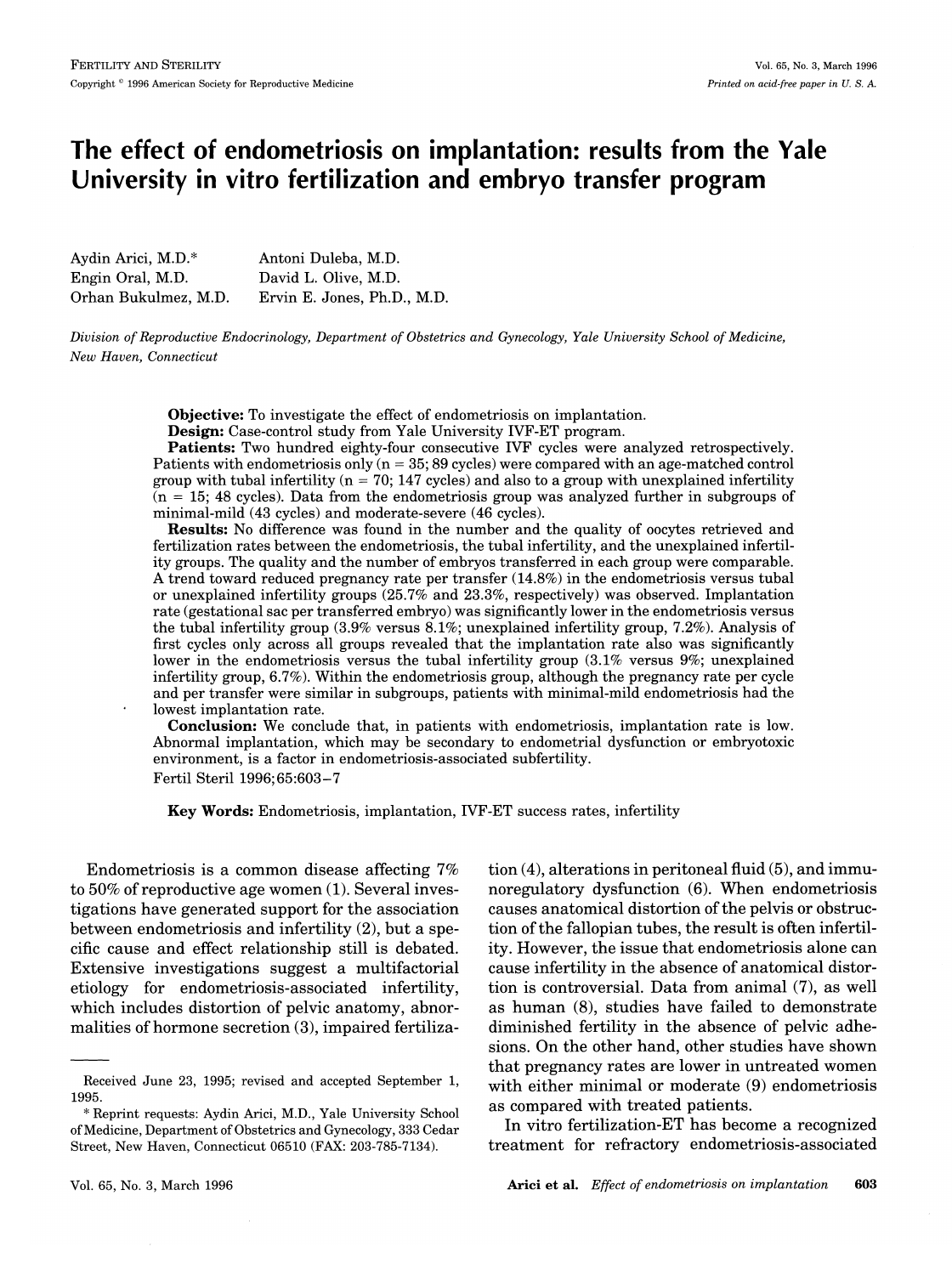infertility. However, results from IVF-ET cycles also are controversial. Some investigators have demonstrated equally successful outcomes in these patients compared with patients with other causes for their infertility (10, 11). In contrast, other authors have reported a poorer outcome (12). Two different mechanisms have been postulated for the poor outcome observed in patients with endometriosis: decreased fertilization rates (4) and/or defective implantation of the embryos (13). Immunologic disturbances in women with endometriosis may affect the gametes and embryos. Thus, impaired fertilization (14), embryotoxicity (15), and defective implantation (13) are proposed as consequences of immunologic disturbances in these patients.

The present study was undertaken to investigate the implantation success in patients with endometriosis compared with a group with tubal disease and a group with unexplained infertility in our IVF-ET program. We compared IVF parameters, including oocyte number and quality, fertilization, implantation, and pregnancy rates in women with or without endometriosis and evaluated the effect of the stage of endometriosis on these parameters.

## MATERIALS AND METHODS

We reviewed medical records of all patients undergoing IVF procedures in our program at Yale-New Haven Hospital between January 1988 and May 1994. The protocol for the medical record review was approved by the Human Investigation Committee of this University. A retrospective analysis of 284 IVF cycles from patients with the only diagnosis of endometriosis, or tubal factor, or unexplained infertility were performed: a total of 89 cycles corresponding to 35 patients with different stages of endometriosis, a control group consisting of 147 cycles corresponding to 70 patients with tubal factor infertility, and a group consisting of 48 cycles corresponding to 15 patients with unexplained infertility. All the patients had a laparoscopy before the procedure and underwent complete infertility evaluation including BBT recordings, midluteal endometrial biopsy, and/ or serum P levels, hysterosalpingogram, postcoital test, semen analysis of the male partner, and antisperm antibody testing, if indicated. Normal sperm parameters was defined as at least two sperm analyses with count  $> 20 \times 10^6$  sperm/mL, motility  $> 50\%$ , and morphology defined as  $> 50\%$  normal forms. Endometriosis was confirmed by direct laparoscopic visualization and/or biopsy of lesions. The severity of the disease was staged as defined by the revised American Fertility Society classification (16) and divided into two subgroups as minimal to mild (stages I and II; 43 cycles in 18 patients) and moderate to severe (stages III and IV; 46 cycles in 17 patients). Tubal damage was defined by laparoscopic evidence of bilateral tubal occlusion not due to endometriosis. Unexplained infertility was defined by normal findings in the above mentioned infertility evaluation that includes normal laparoscopic findings.

A standard IVF protocol was used. Briefly, GnRHagonist (leuprolide acetate [LA]; Tap Pharmaceuticals, Deerfield, IL) was administered 1 mg/d SC, starting in the midluteal phase of the preceding cycle or first day of the stimulation cycle. Stimulation with hMG (Pergonal or Metrodin; Serono Laboratories, Norwell, MA) was initiated when there was no sonographic evidence of ovarian follicular activity and serum  $E_2$  level was  $<50$  pg/mL (conversion factor to SI unit, 3.671) and was continued until  $E_2$  levels reached  $\geq 500$  pg/mL and at least two follicles of  $\geq 18$ mm in diameter were present. At that time 10,000 IU hCG (Profasi; Serono Laboratories) was administered and LA and hMG were discontinued. Oocyte retrieval by transvaginal ultrasound guidance was performed at approximately 34 hours after hCG administration. Oocyte maturity was graded by the morphological appearance of the oocyte-cumulus complex. Oocytes and spermatocytes were incubated at  $37^{\circ}$ C in  $5\%$  CO<sub>2</sub> and air. Embryos were graded (I to V) on the day of transfer according to their morphology under the inverted microscope and transferred transcervically into the uterus. Pregnancies were diagnosed by a rising concentration of serum  $\beta$ -hCG test, which was performed 14 days after ET. Clinical pregnancies were determined by the presence of a gestational sac on vaginal ultrasound examination during the 5th week.

Data were expressed as means  $\pm$  SD. For statistical comparison among groups, Student's *t*-test,  $\chi^2$ test, and Fisher's exact *t-test* were used. P value  $< 0.05$  was considered significant. The statistical analysis was carried out using the Statistical Package for Social Sciences (SPSS) Version 6.0 for Windows (SPSS Inc., Chicago, IL).

#### RESULTS

Data from 120 consecutive couples that fit the inclusion criteria for one of the three groups were analyzed. Table 1 compares the IVF parameters of patients with endometriosis, patients with tubal infertility, and patients with unexplained infertility. The number and the maturity of the oocyte-cumulus complexes retrieved were not different between the groups. Fertilization rates were similar between endometriosis, tubal factor, and unexplained infertility groups (70.8%, 70.1%, and 66.8%, respectively; *P*  = not significant). The grades of embryos and the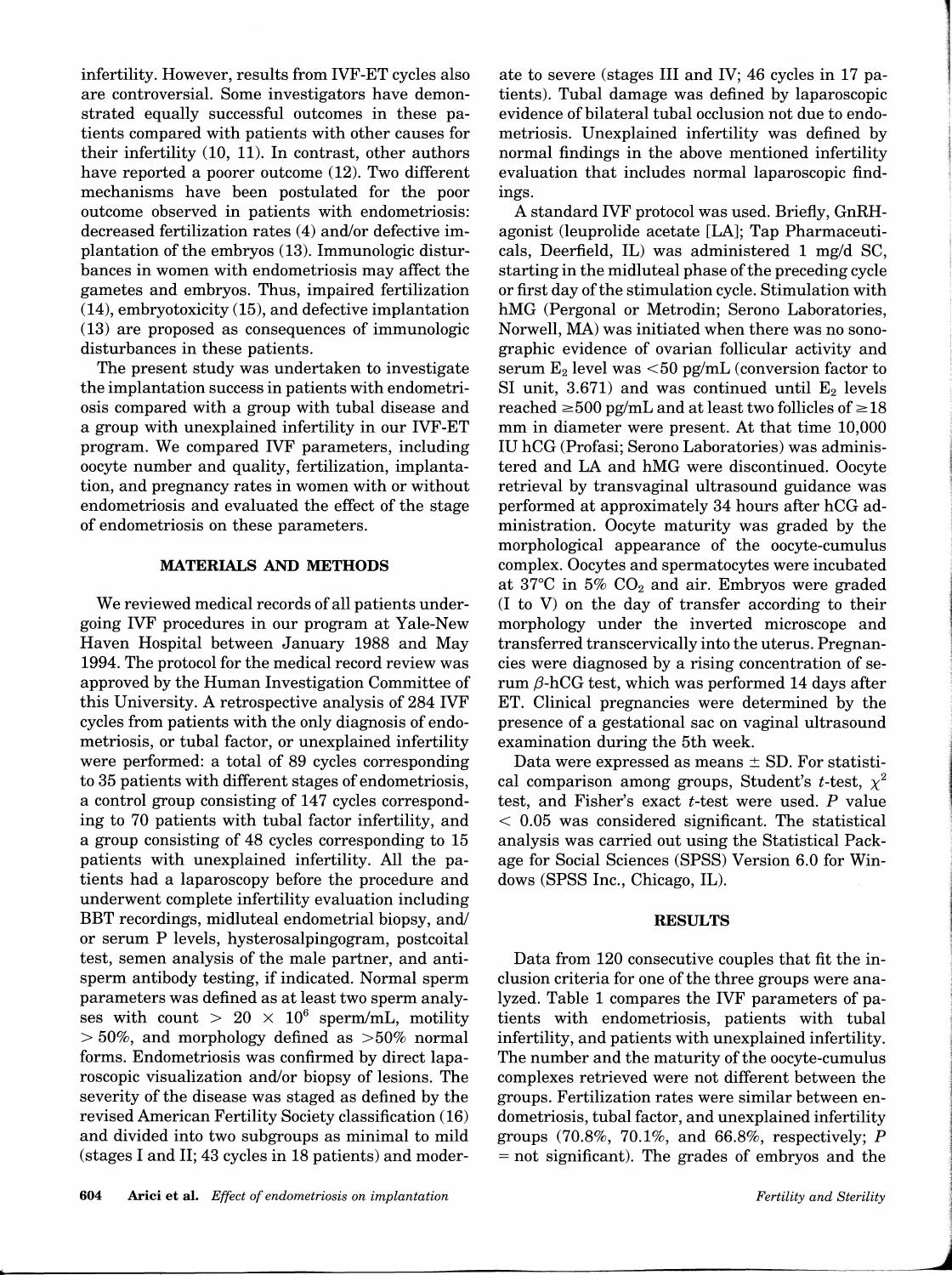Table 1 Analysis of IVF Cycles in Women With Endometriosis, Tubal Factor, and Unexplained Infertility\*

|                                      | Endometriosis     |                  |                 |                     |                 |  |
|--------------------------------------|-------------------|------------------|-----------------|---------------------|-----------------|--|
|                                      | Total             | Stages I and II  | Stages III-IV   | Tubal factor        | Unexplained     |  |
| No. of cycles                        | 89                | 43               | 46              | 147                 | 48              |  |
| No. of cases                         | 35                | 18               | 17              | 70                  | 15              |  |
| Age $(yr)$                           | $33.8 \pm 4.0$    | $34.6 \pm 3.7$   | $33.1 \pm 4.1$  | $33.1 \pm 4.4$      | $34.2 \pm 2.8$  |  |
| $E_2$ (pre-hCG) (pg/mL)†             | $1.203 \pm 718$ ‡ | $1.485 \pm 8158$ | $946 \pm 4978$  | $1,466 \pm 1,064$ : | $1,311 \pm 874$ |  |
| No. of oocytes retrieved per cycle   | $8.1 \pm 5.9$     | $11.0 \pm 6.18$  | $5.3 \pm 4.2$ § | $9.5 \pm 7.3$       | $7.7 \pm 4.3$   |  |
| Average oocyte quality               | $2.6 \pm 0.7$     | $2.8 \pm 0.5$    | $2.5 \pm 0.8$   | $2.7 \pm 0.6$       | $2.4 \pm 0.5$   |  |
| No. of oocytes fertilized per cycle  | $5.7 \pm 4.3$     | $7.4 \pm 4.2$ §  | $4.2 \pm 3.8$ § | $6.7 \pm 5.5$       | $5.2 \pm 3.7$   |  |
| Fertilization rate $(\%)$            | 70.8              | 66.8§            | 78.48           | 70.1                | 66.8            |  |
| No. of transfers                     | 81                | 42               | 39              | 136                 | 43              |  |
| No. of embryos transferred per cycle | $3.8 \pm 1.6$     | $4.3 \pm 1.5$    | $3.3 \pm 1.6$   | $3.9 \pm 1.4$       | $3.6 \pm 1.2$   |  |
| Average embryo quality               | $1.9 \pm 0.6$     | $1.8 \pm 0.5$    | $2 \pm 0.6$     | $1.9 \pm 0.5$       | $1.8 \pm 0.6$   |  |

 $*$  Values are means  $\pm$  SD.

† Conversion factor to SI unit, 3.671.

 $\ddagger$  Significantly different,  $P = 0.026$ .

§ Significantly different,  $P < 0.001$ .

Significantly different,  $P = 0.006$ .

total number of embryos transferred in each group were comparable.

Table 2 compares the IVF outcome between the groups. There were 12 pregnancies in the 89 endometriosis cycles. The data showed a trend toward reduced pregnancy rate per transfer among the patients with endometriosis compared with tubal factor cases (14.8% versus 25.7%,  $P = 0.058$ ; unexplained infertility: 23.3%,  $P = 0.24$ ). Implantation rate (gestational sac per transferred embryo) was significantly lower in the endometriosis versus tubal infertility group (3.9% versus  $8.1\%$ ,  $P = 0.017$ ; unexplained infertility group, 7.2%,  $P = 0.12$ ).

When the data were analyzed according to the stage of endometriosis (16) (Tables 1 and 2), stage III and IV cases revealed a significantly higher fertilization rate than stage I and II cases (78.4% versus 66.8%;  $P = 0.001$ ), but implantation rate was low and not significantly different between the subgroups (stages III and IV: 5.5% and stages I and II:  $2.8\%; P = 0.46.$ 

To eliminate bias from repeated IVF attempts, we separately analyzed data limited to the first cycle of each patient (Table 3). The implantation rate was significantly lower in the endometriosis group compared with the tubal factor group  $(3.1\% \text{ versus } 9\%);$  $P = 0.03$ , despite better fertilization rates (77.8%) versus 71.4%;  $P = 0.04$ ). In the unexplained infertility group, the fertilization rate was significantly lower than endometriosis group (52.5% versus 77.8%;  $P < 0.001$ ). Despite the lower fertilization rate, the implantation rate of the unexplained infertility group was twofold higher than the endometriosis group (6.7% versus  $3.1\%$ ;  $P = 0.26$ ).

#### **DISCUSSION**

Endometriosis is associated with marked subfertility as shown by the comparison of cumulative con-

Table 2 Analysis of IVF Outcome in Women With Endometriosis, Tubal Factor, and Unexplained Infertility

|                             |                   | Endometriosis    |                   |                    |                  |
|-----------------------------|-------------------|------------------|-------------------|--------------------|------------------|
|                             | Total             | Stages I and II  | Stages III and IV | Tubal factor       | Unexplained      |
| No. of pregnancies          | 12                | 5                |                   | $35*$              | 10               |
| No. of gestational sacs     | 12                | 5                |                   | 43                 | 11               |
| Pregnancy rate per patient  | $12/35(34.3)$ :   | $5/18$ $(27.7)\$ | 7/17(41/4)        | 35/70(50)          | $10/15(66.7)$ ‡§ |
| Pregnancy rate per cycle    | 12/89 (13.5)      | 5/43(11.6)       | 7/46(15.2)        | 35/147(23.8)       | 10/48(20.8)      |
| Pregnancy rate per transfer | 12/81 (14.8)      | 5/42(11.9)       | 7/39(17.9)        | 35/136(25.7)       | 10/43(23.3)      |
| Implantation rate           | $12/308$ (3.9)    | $5/180$ (2.8)    | 7/128(5.5)        | 43/531(8.1)        | 11/152(7.2)      |
| Abortion rate               | 5/12(41.7)        | 2/5(40)          | 3/7(42.9)         | 9/35(25.7)         | 4/10(40)         |
| Deliveries per patient      | 7/35(20)          | 3/18(16.7)       | 4/17(23.5)        | 25/70 (35.7)       | 6/15(40)         |
| Deliveries per cycle        | $7/89$ $(7.9)$ ** | 3/43(7)          | 4/46(8.7)         | $25/147$ $(17)$ ** | 6/48(12.5)       |
| Deliveries per transfer     | 7/81(8.6)         | 3/42(7.1)        | 4/39(10.3)        | 25/136(18.4)       | 6/43(14)         |

\* One ectopic pregnancy.

† Values in parentheses are percentages.

 $\ddagger$  Significantly different,  $P = 0.034$ .

§ Significantly different,  $P = 0.025$ .

Vol. 65, No. 3, March 1996

Significantly different,  $P = 0.013$ . \*\* Significantly different,  $P = 0.046$ .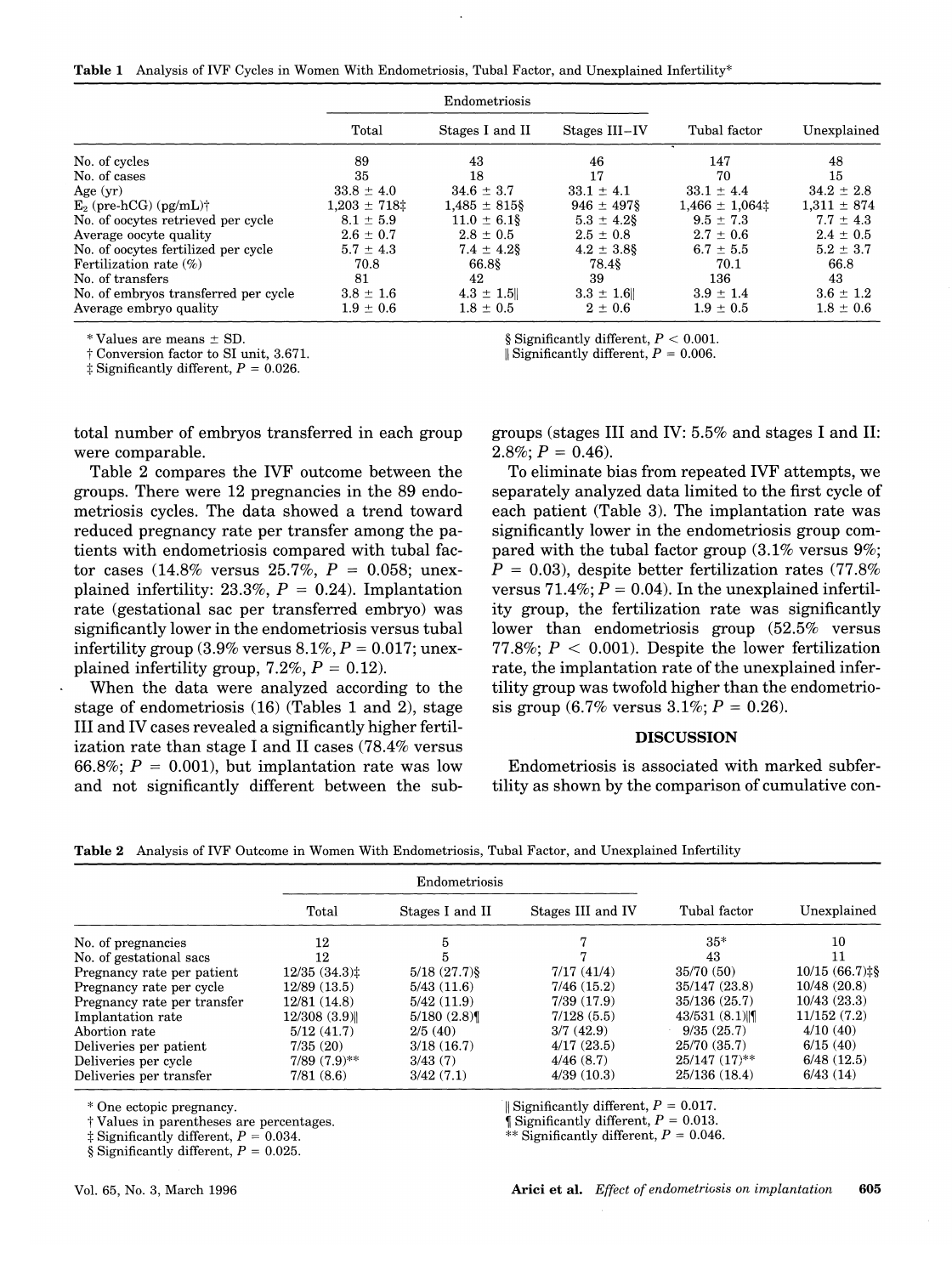Table 3 Analsysis of the First Cycle IVF Outcome in Women With Endometriosis, Tubal Factor, and Unexplained Infertility\*

|                              | Endometriosis<br>(all stages) | Tubal factor      | Unexplained       |
|------------------------------|-------------------------------|-------------------|-------------------|
| No. of cycles                | 35                            | 70                | 15                |
| $E_2$ (pre-hCG) (pg/mL)†     | $1.235 \pm 709$               | $1.519 \pm 1.157$ | $1,593 \pm 1,089$ |
| No. of oocytes<br>retrieved  |                               |                   |                   |
| per cycle                    | $8.2 \pm 4.9$                 | $10 \pm 7.8$      | $8 \pm 5.1$       |
| No. of oocytes<br>fertilized |                               |                   |                   |
| per cycle                    | $6.4 \pm 4.3$                 | $7.1 \pm 6.2$     | $4.2 \pm 3.2$     |
| Fertilization $(\%)$         | 77.8‡§                        | 71.4‡             | 52.58             |
| No. of transfer cycles       | 34                            | 66                | 12                |
| No. of embryos               |                               |                   |                   |
| transferred per cycle        | $3.8 \pm 1.3$                 | $3.9 \pm 1.3$     | $3.8 \pm 0.9$     |
| No. of pregnancies           | 4                             | 20                | з                 |
| Pregnancy rate per           |                               |                   |                   |
| transfer $(\%)$              | $4/34$ (11.8)                 | $20/66$ (30.3)    | 3/12(25)          |
| Implantation                 |                               |                   |                   |
| rate $(\%)$                  | $4/128$ (3.1)                 | 23/255(9.0)       | 3/45(6.7)         |

\* Values are means ± SD.

t Conversion factor to SI unit, 3.671.

 $\ddagger$  Significantly different,  $P = 0.04$ .

§ Significantly different,  $P < 0.001$ .

| Significantly different,  $P = 0.03$ .

ception rates between patients with untreated endometriosis and controls. The development of the IVF-ET technique has provided a new therapeutic approach to endometriosis. However, results are quite controversial. Two initial reports (10, 17) indicated that regardless of whether endometriosis or tubal disease was the indication for IVF, pregnancy rates were comparable. Subsequently, some authors (4) reported a significant decrease in the fertilization rate in women with endometriosis. However, other authors showed no difference in the fertilization rate in patients with endometriosis compared with patients with other indications (18-21). Pregnancy rates were comparable in women with or without endometriosis according to some reports (19, 21) but were lower according to others (22). In our study, we find that, in patients with endometriosis, the number of oocytes retrieved and fertilization rates were similar to patients with tubal factor as others also have shown (12) and a similar number of embryos were transferred. In our study, pregnancy rates per cycle and per transfer also were similar in patients with or without endometriosis. In agreement with Inoue et al. (19) and Dmowski et al. (21), we did not find a significant difference between pregnancy rates and the stage of endometriosis, but, interestingly, we observed a trend toward higher pregnancy rates per cycle and per transfer in advanced stages of endometriosis, suggesting a more important role for the anatomical distortion of the pelvis found in these advanced stages that is bypassed during IVF-ET.

Our study indicates that patients with endometriosis have a lower implantation rate than patients with tubal infertility, a finding that is supported by other authors (20). In the unexplained infertility group, we observed an implantation rate between the endometriosis and the tubal factor group. We summarize in Table 4 the results of previous investigations of the effect of endometriosis on pregnancy rates in IVF. One of the reasons for the controversial results found in the literature probably is due to the difference in the selection of the control group. In some studies, control groups were women with a history of treated endometriosis but with "normal" pelvis at the time of oocyte retrieval (11, 18). If some pathologic processes produce both endometriosis and decreased implantation, removal of endometriotic implants will change only the appearance of the disease without affecting the real pathology. Thus, these patients may not be an appropriate control group. We could find only three previous studies in major literature specifically looking to the implantation rate in endometriosis (4, 20, 23). The consensus opinion presented in these studies is that implanta-

Table 4 The Effect of Endometriosis on Pregnancy Rate and Implantation After IVF: Review of Literature

| Author (year)                | No. of cycles<br>per no. of patients |          | Pregnancy rate<br>per transfer |         | Implantation<br>rate |         |
|------------------------------|--------------------------------------|----------|--------------------------------|---------|----------------------|---------|
|                              | Endometriosis                        | Control  | Endometriosis                  | Control | Endometriosis        | Control |
|                              |                                      |          | $\%$                           |         | $\%$                 |         |
| Jones et al. (1984) (10)     | 20/11                                | 454/249* | 40                             | 24      |                      |         |
| Chillik et al. (1985) (18)   | 24/18                                | 15/8†    | 33.3                           | 33      |                      |         |
| Yovich et al. (1988) (23)    | 57/30 <sup>±</sup>                   | $40/28*$ | 1.98                           | 17.58   | 0.98                 | 8.28    |
| Oehninger et al. (1988) (11) | 226/113                              | $54/23+$ | 26.7                           | 20      |                      |         |
| Mills et al. (1992) (4)      | 67/67                                | 122/122* | 27                             | 29      | 12                   | 14      |
| Inoue et al. $(1992) (19)$   | 476/309                              | 701/3721 | 30.9                           | 27      |                      |         |
| Simon et al. (1994) (20)     | 96/59                                | 78/96*   | $15.1\$                        | 37.38   | 5.88                 | $13.4\$ |
| Dmowski et al. (1995) (21)   | 119/84                               | 118/109  | 29                             | 25      |                      |         |
| Arici et al. (1995)          | 89/35                                | 147/70*  | 14.8                           | 25.7    | 3.98                 | $8.1\$  |

\* Control group is women with tubal factor infertility.

t Control group is women with previous history of but treated endometriosis.

\* Only stage IV endometriosis.

§ Statistically significant difference.

II Control group is women with all other indications of IVF.